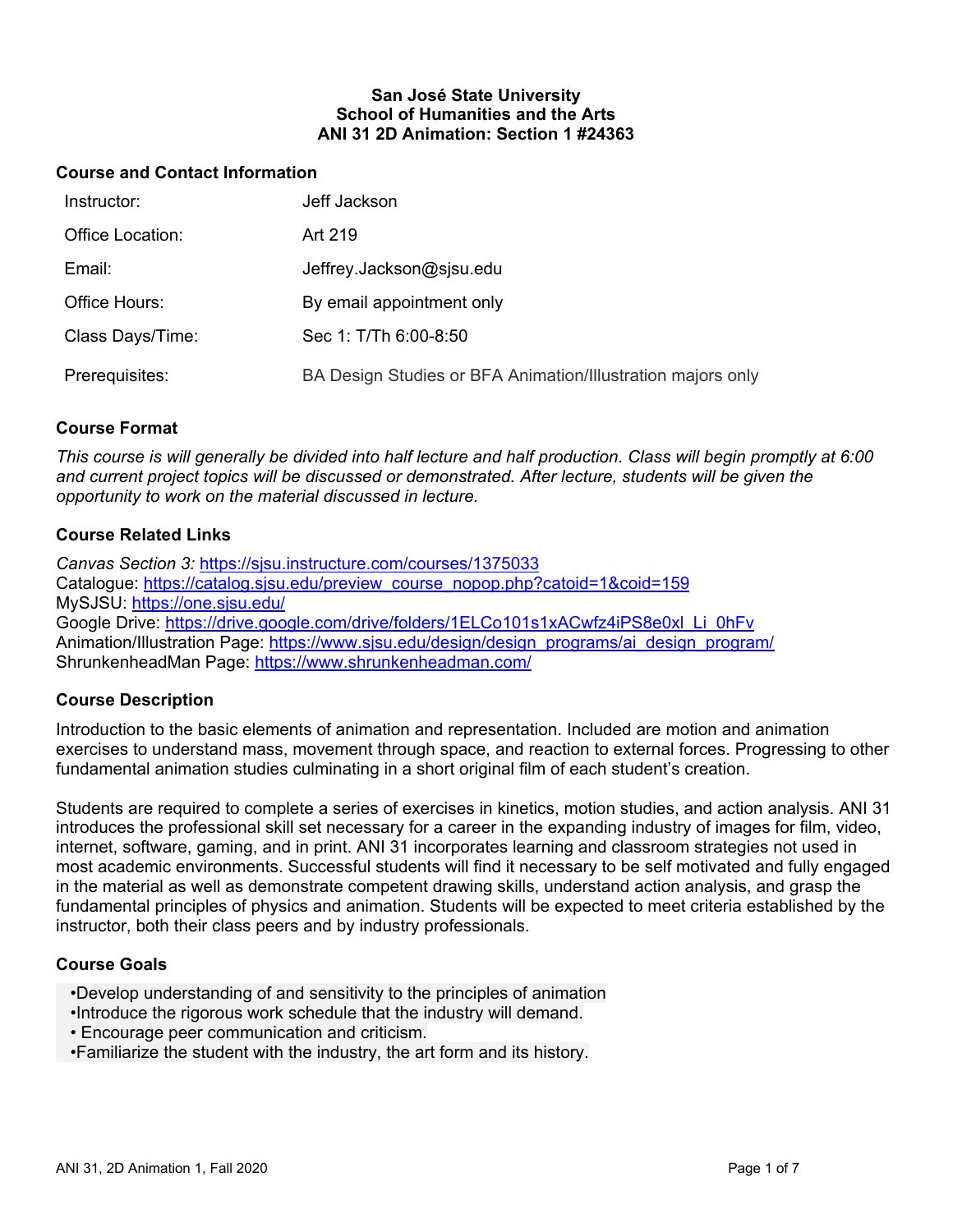## **Course Learning Outcomes (CLO)**

By the end of this course, students will be able to:

•Identify the principles/elements of animation; Squash & Stretch, Anticipation, Staging, Follow Through & Overlapping Action, Secondary Action, Exaggeration, Solid Drawing, Appeal, Slowing In & Out, Arcs, Paths of Action, Volumes, Twinning, Strobing, and Silhouetting

•Incorporate the principles of animation into their animation projects

•Begin to convey convincing weight, timing, and attitude in their performances.

•Put the process of key pose, straight ahead, and inbetween animation into application

#### **Required Texts**

The Animator's Survival Kit, Richard Williams, [https://www.amazon.com/Animators-Survival-Kit-Principles-](https://www.amazon.com/Animators-Survival-Kit-Principles-Classical/dp/086547897X/ref=sr_1_1?crid=1I90G7ESMOVW3&dchild=1&keywords=animators+survival+kit&qid=1597249128&sprefix=animators+survival%2Caps%2C203&sr=8-1)[Classical/dp/086547897X/ref=sr\\_1\\_1?crid=1I90G7ESMOVW3&dchild=1&keywords=animators+survival+kit&qi](https://www.amazon.com/Animators-Survival-Kit-Principles-Classical/dp/086547897X/ref=sr_1_1?crid=1I90G7ESMOVW3&dchild=1&keywords=animators+survival+kit&qid=1597249128&sprefix=animators+survival%2Caps%2C203&sr=8-1) [d=1597249128&sprefix=animators+survival%2Caps%2C203&sr=8-1](https://www.amazon.com/Animators-Survival-Kit-Principles-Classical/dp/086547897X/ref=sr_1_1?crid=1I90G7ESMOVW3&dchild=1&keywords=animators+survival+kit&qid=1597249128&sprefix=animators+survival%2Caps%2C203&sr=8-1)

#### *Other texts and readings will be provided as course progresses.*

#### **Technology requirements / equipment / material**

*Students will be required to use camera and mic enabled CPU or laptop with a tablet such as a Wacom Intuos Pro.* <https://www.wacom.com/en-us/products/pen-tablets/wacom-intuos-pro> *These tools will be used to run the Adobe Suite available free to SJSU students.*  <https://www.sjsu.edu/ecampus/teaching-tools/adobe/students/index.html> Students will need access to the internet to access Zoom meetings, post their work to Google Drive, send and receive emails and announcements.

#### **Course Requirements and Assignments**

Grades and class status can be checked at any time during the semester by making an appointment during office hours.

A series of animation assignments, in-class exercises, in-progress grade checks, and weekly drawings will be assigned throughout the semester. A "B" grade will be awarded to submissions successfully exhibiting the assigned animation principles or criteria for the given project.All animation assignments and weekly drawings must be posted to the class server ONE HOUR BEFORE CLASS for grading. In-class assignments and inprogress grades will be submitted during class. All animation work must be exported as .mov files. Students are responsible for previewing the animation file before posting to the server to ensure it plays correctly across platforms.

Labeling Work

FoldersFormatted "LastName\_FirstName" ex: "Smith\_John"Animation Tests

Formatted "Last name\_First name\_Test Name" ex. Smith\_John\_Brick Drop Quicktime .mov file,

Formatted "Last name\_First name\_Assignment Name" ex: Smith\_John\_Animatic

Success in this course is based on the expectation that students will spend, for each unit of credit, a minimum of 45 hours over the length of the course (normally three hours per unit per week) for instruction, preparation/studying, or course related activities, including but not limited to internships, labs, and clinical practica. Other course structures will have equivalent workload expectations as described in the syllabus.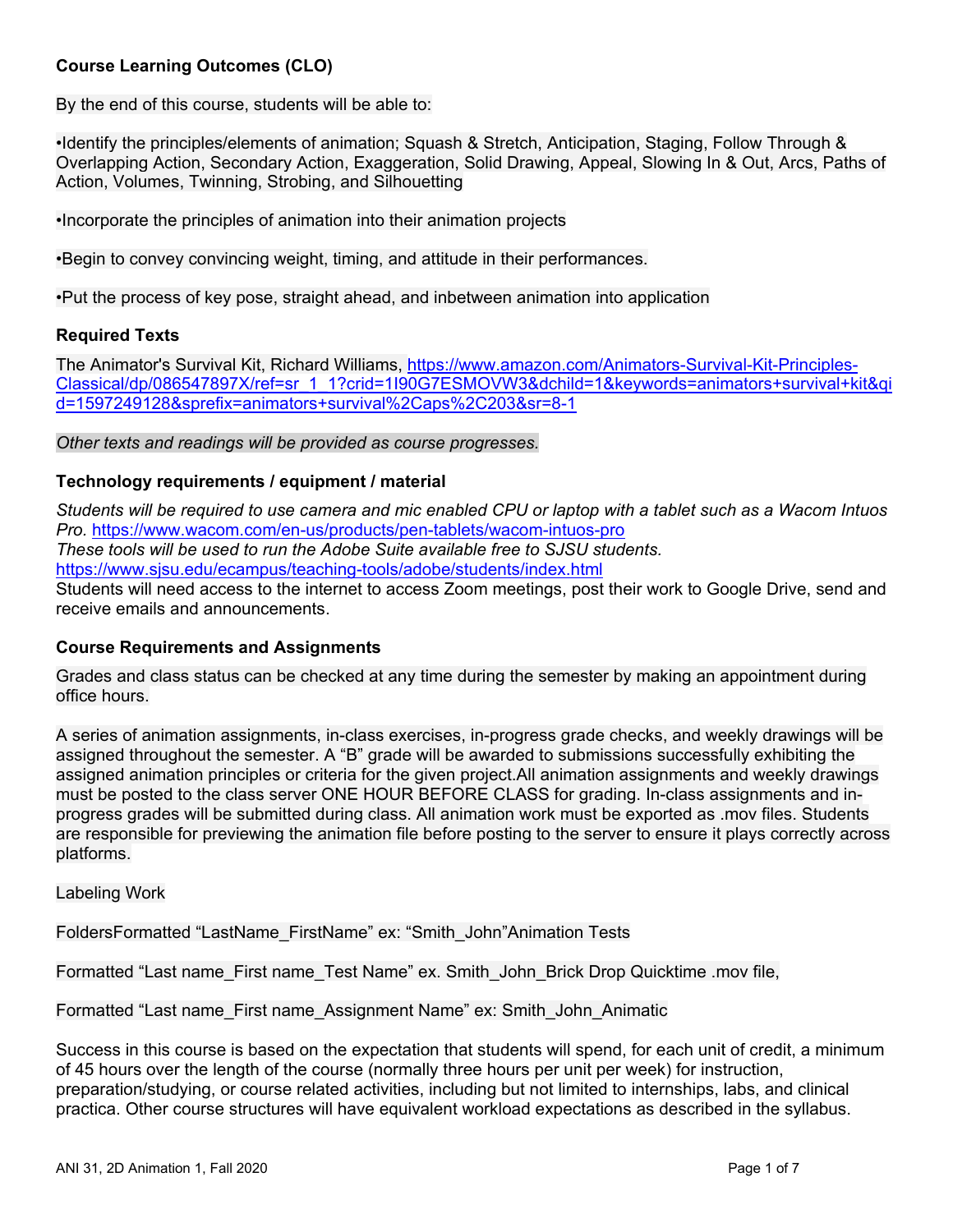## **Final Project**

Students will be given assignments and projects which will lead to a final project which will be shown on the Final Screening for the course.

Section 2 Final Screening:

Tuesday, May 24 5:15-7:30pm

# **Grading Information**

### Course Grade

Students are responsible for understanding the policies and procedures about add/drop, grade forgiveness, etc. Refer to the current semester's Catalog Policies section at <http://info.sjsu.edu/%20static/catalog/policies.html>

Add/drop deadlines can be found on the current academic calendar web page located at <https://www.sjsu.edu/registrar/calendar/Fall-2020.php>

The Late Drop Policy is available at<https://www.sjsu.edu/aars/policies/latedrops/policy/>

Students should be aware of the current deadlines and penalties for dropping classes. Information about the latest changes and news is available at the Advising Hub at<https://www.sjsu.edu/advising/>

Grades will be assigned according to University policy from A through F as outlined in the SJSU catalog. All work must be finished and turned in by deadlines. In keeping with established professional standards any work missing the deadline will receive a failing grade. Students wishing to receive an A grade must turn in all assignments on time and complete excellent work. Students wishing to receive a B grade must turn in all assignments on time and complete above average work. Students wishing to receive a C grade must turn in all assignments on time and have average work, etc.

## LATE WORK WILL NOT BE ACCEPTED

Arrangements must be made well in advance with the instructor for deadline extensions or none shall be granted. In most instances, the student will still have to turn in the work on time. All emergencies will be dealt with on an individual basis. Students with an unforeseen emergency must be prepared to furnish the appropriate paperwork justifying the absence from the class.

#### Course Assignment Schedules

Class deadlines will be assigned in class throughout the semester. Students will be responsible for keeping track of assignments and deadlines.

*A plus = 1000 to 970 points A = 969 to 940 points A minus = 939 to 900 points B plus = 899 to 870 points B = 869 to 840 points B minus = 839 to 800 points C plus = 799 to 770 points C = 769 to 740 points C minus = 739 to 700 points*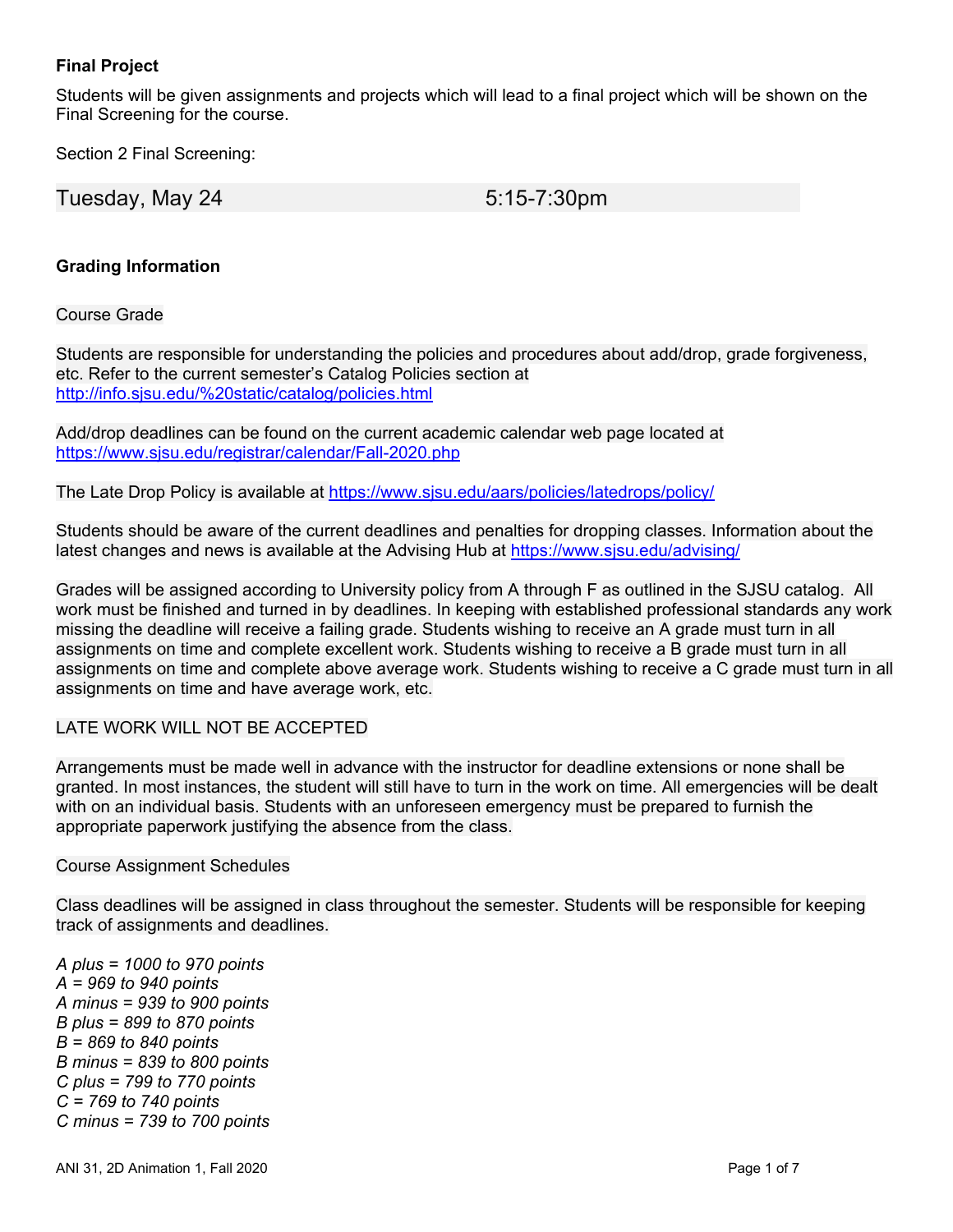*D plus = 699 to 670 points D = 669 to 512 points D minus = 639 to 600 points F = 599 points or lower*

| Grade          | <b>Points</b> | Percentage |
|----------------|---------------|------------|
| A plus         | 960 to 1000   | 96 to 100% |
| A              | 930 to 959    | 93 to 95%  |
| A minus        | 900 to 929    | 90 to 92%  |
| <b>B</b> plus  | 860 to 899    | 86 to 89 % |
| R              | 830 to 829    | 83 to 85%  |
| <b>B</b> minus | 800 to 829    | 80 to 82%  |
| C plus         | 760 to 799    | 76 to 79%  |
| C              | 730 to 759    | 73 to 75%  |
| C minus        | 700 to 729    | 70 to 72%  |
| D plus         | 660 to 699    | 66 to 69%  |
|                | 630 to 659    | 63 to 65%  |
| D minus        | 600 to 629    | 60 to 62%  |

## **Classroom Protocol**

The class will meet at promptly at 12:30pm online through Zoom. Every class will require the students to be sure all devices are working and assignment or project progress should be ready for review. A series of animation exercises will be assigned. These exercises are the learning foundation of all animation. At the end of the semester, students are expected to demonstrate a complete understanding and execution of these fundamentals before enrolling in ANI 131

## **University Policies**

Per [University Policy S16-9](about:blank) *(*<https://www.sjsu.edu/senate/docs/S16-9.pdf>*)*, relevant information to all courses, such as academic integrity, accommodations, dropping and adding, consent for recording of class, etc. is available on Office of Graduate and Undergraduate Programs' [Syllabus Information](about:blank) web page at [https://www.sjsu.edu/gup/syllabusinfo/.](https://www.sjsu.edu/gup/syllabusinfo/)

#### Rules of Conduct

Classes

- 1. Be on time. Late arrivals disrupt the class. Don't get stuck in the Waiting Room.
- 2. Turn off or silence your cell phone or other devices which will cause a distraction to you or the class.
- 3. Private conversations during lectures and class discussions are not permitted.
- 4. Mute unless you are asking a question or giving an answer.
- 5. Carry yourself in a professional manner. Do not log into class meetings in your pajamas or while in your bed. Make yourself presentable.
- 6. Cancel excess noise. Eliminate beeping smoke detectors, flushing toilets, barking dogs, and other audio distractions. [https://nerdschalk.com/how-to-enable-noise-cancellation-for-meetings-on](https://nerdschalk.com/how-to-enable-noise-cancellation-for-meetings-on-zoom/#:%7E:text=Step%201%3A%20Open%20the%20Zoom%20app%20on%20your%20Android%20or,to%20)[zoom/#:~:text=Step%201%3A%20Open%20the%20Zoom%20app%20on%20your%20Android%20or,t](https://nerdschalk.com/how-to-enable-noise-cancellation-for-meetings-on-zoom/#:%7E:text=Step%201%3A%20Open%20the%20Zoom%20app%20on%20your%20Android%20or,to%20) [o%20'Use%20Original%20Sound'.](https://nerdschalk.com/how-to-enable-noise-cancellation-for-meetings-on-zoom/#:%7E:text=Step%201%3A%20Open%20the%20Zoom%20app%20on%20your%20Android%20or,to%20)
- 7. Keep cameras on during class unless told otherwise. Should you need to step away from your computer for a moment, turn off your camera but be sure to turn it on again when you return. Your participation grade involves participating.
- 8. Refrain from eating while in class/meeting.
- 9. Be prepared to share your screen, appropriately.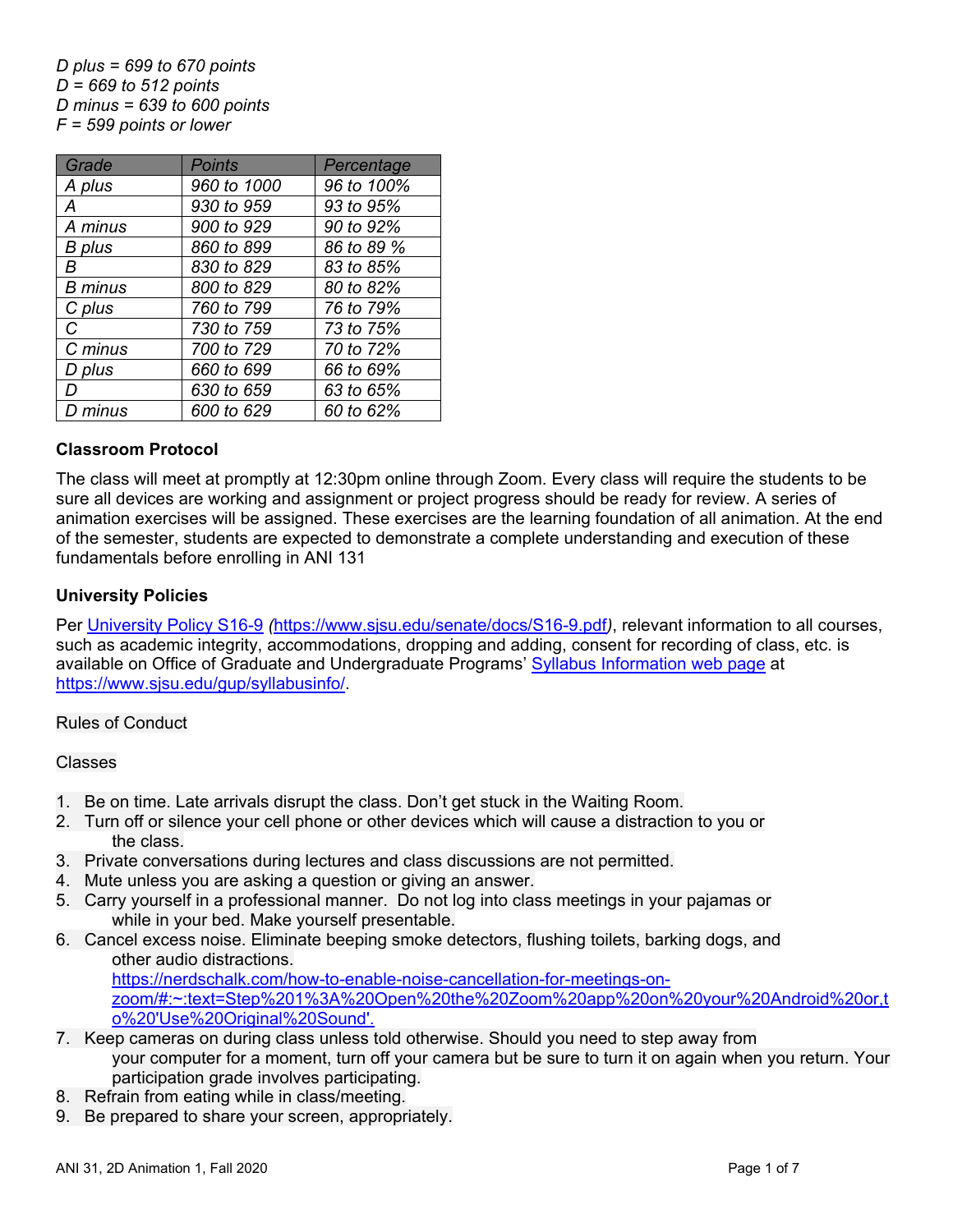Course Schedule included on following page.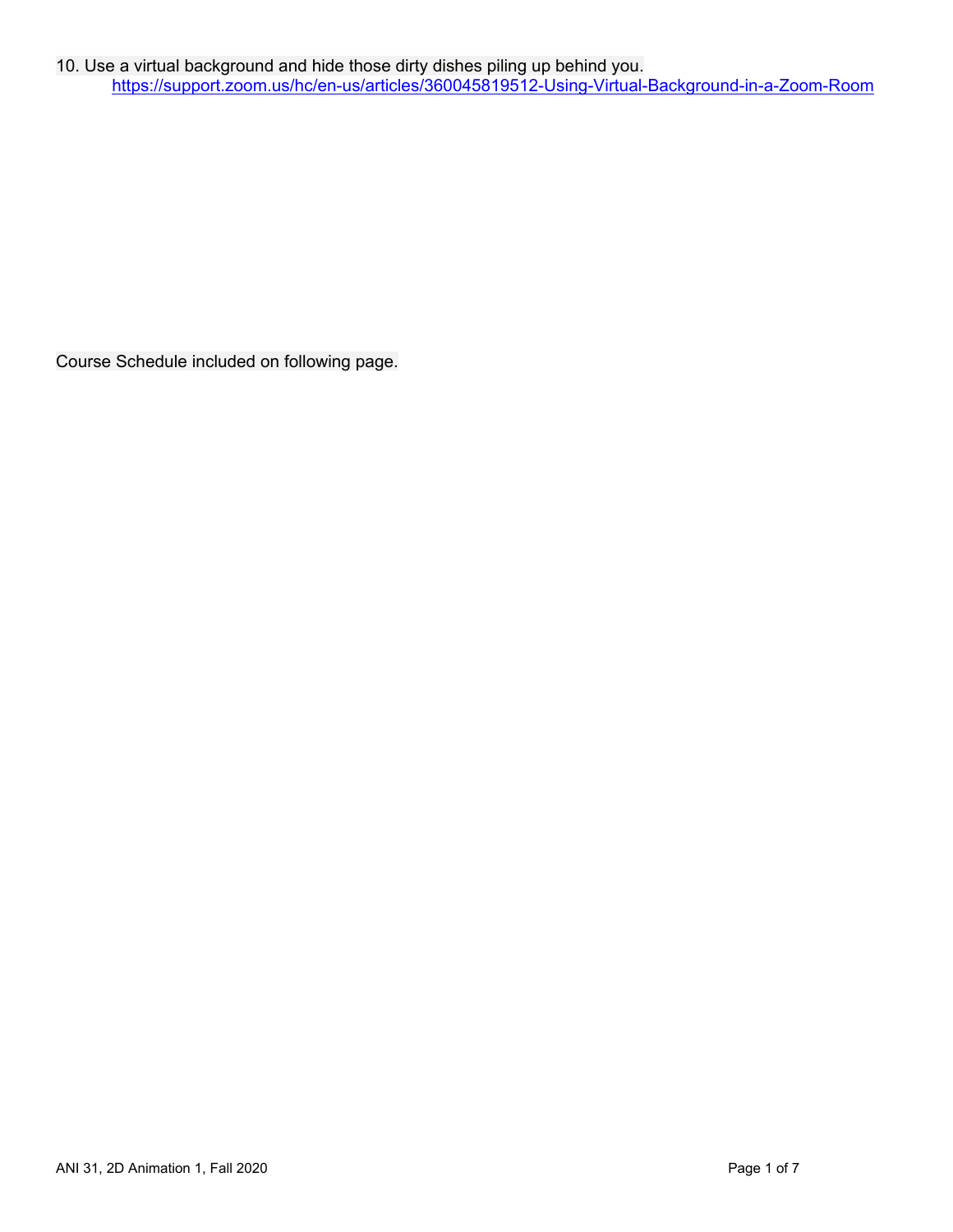# **ANI 31 Fall 2021 Course Schedule**

*Schedule subject to change with notice through class meetings and Announcements in Canvas.*

| <b>Week</b>    | <b>Date</b> | <b>Topics, Readings, Assignments, Deadlines</b>        |
|----------------|-------------|--------------------------------------------------------|
| 1              | 1/27        | First Day!                                             |
|                |             | Syllabus review, download Software, class expectations |
|                |             | Get your supplies                                      |
|                |             | Install Software and make sure it works                |
| 2              | 2/1         | Lecture: Animating in Animate                          |
|                |             | Slow in/out Spacing exercise.                          |
| $\overline{2}$ | 2/3         | Work&Crit:Slow In/Out                                  |
|                |             | Read ASK p. 39-45                                      |
| 3              | 2/8         | Lecture: Progressive Ball Bounce                       |
|                |             | Last Day to Drop Classes without a "W" Grade.          |
| 3              | 2/10        | Work&Crit:Progressive                                  |
|                |             | <b>Ball Bounce DUE:</b>                                |
|                |             | Reading: ASK p46-57                                    |
| $\overline{4}$ | 2/15        | Last Day To Add (Late Register)                        |
|                |             | Lecture: Brick Drop                                    |
| 4              | 2/17        | Work & Crit: Brick Drop                                |
|                |             |                                                        |
| 5              | 2/22        | Lecture: Sack Drop                                     |
|                |             | DUE: Reading: ASK 61-68 Three ways to animate          |
| 5              | 2/24        | Work & Crit: Sack Drop                                 |
| 6              | 3/1         | Lecture: Paper Drop                                    |
|                |             | DUE: Reading: ASK p70-79                               |
| 6              | 3/3         | Work & Crit: paper Drop                                |
| $\overline{7}$ | 3/8         | Lecture Basic Walks - No Arms                          |
|                |             | DUE: Reading: ASK p84-95                               |
| $\overline{7}$ | 3/10        | Work & Crit: Basic Walk                                |
|                |             | DUE: Reading: ASK 102-109-117                          |
| 8              | 3/15        | Lecture: Adding Arms forward and back                  |
| 8              | 3/17        | Work & Crit Basic Walk With Arms                       |
|                |             | DUE: Reading: ASK 118-127                              |
|                |             |                                                        |
| 9              | 3/22        | Lecture: Character walks/strides                       |
|                |             | Double Bounce, Skips, Sneaks, Limps etc.               |
|                |             | <b>Shoot Reference</b>                                 |
| 9              | 3/24        | Workshop: Work in Class                                |
|                |             | DUE: Reading: ASK 128-131                              |
| 10             | 3/29        | <b>Spring Break</b>                                    |
| 10             | 3/31        | <b>Spring Break</b>                                    |
|                |             |                                                        |
| 11             | 4/5         | Lecture: Hollywood Walk                                |
|                |             | Come up with your own Halloween walk                   |